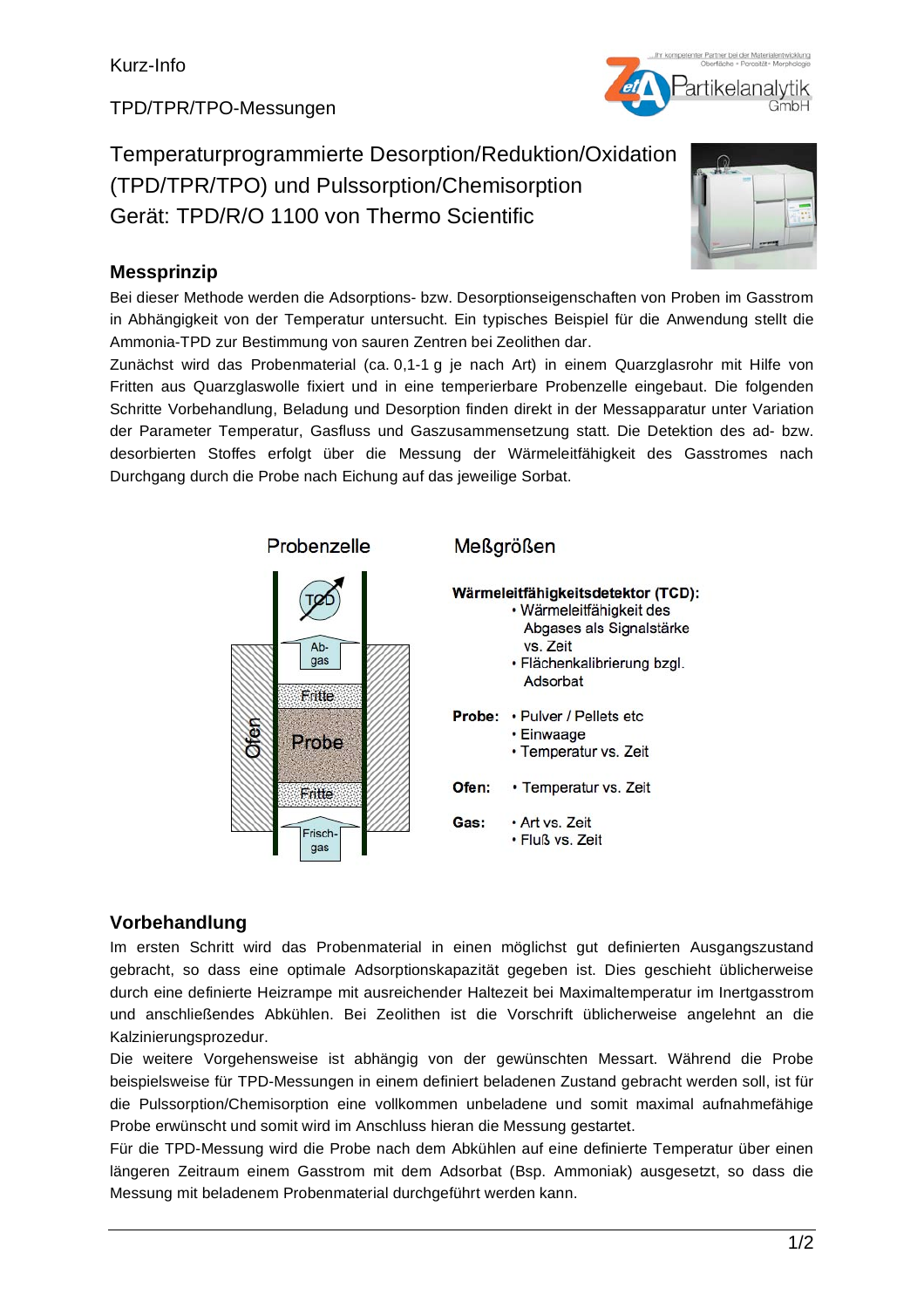TPD/TPR/TPO-Messungen



### **Messung**

Beispiele für typische Messzyklen finden sich im Anhang als Auszug aus dem Gerätehandbuch. Besonders interessant sind Experimente entsprechend den TPD-Messungen (pp. 86ff) beispielsweise für Zeolithe oder entsprechend der Puls-/Chemisorption (p. 87ff) für Katalysatormaterialien und Adsorbentien. Findet die Desorption in Form eines bestimmbaren Peaks statt, ist zudem die Bestimmung der Desorptionsenergie (analog p. 91ff) möglich und sinnvoll.

Das Adsorbat kann übrigens sowohl als Gemisch in Form eines Trägergases vorliegen, oder auch im Falle der Pulssorption - bei hinreichendem Gasdruck der Substanz - durch Injektion mit einer Spritze in den Gasstrom eingebracht werden. Möglich ist auch ein kombinierter Ansatz: zunächst wird die Probe analog der Pulssorption bei konstanter Temperatur gesättigt und anschließend in einem TPD-Experiment die Temperaturabhängigkeit der Desorption untersucht.

### **Technische Daten**

Anschließend noch ein paar Charakteristika zur Maschine:

| Typische Probenmenge:  | $0,5$ g                                                          |
|------------------------|------------------------------------------------------------------|
| Probenart:             | Pulver, Pellets etc. bis max. 1 cm Durchmesser                   |
| Temperaturbereich:     | RT-1.100 °C                                                      |
| Heizrate:              | $1 - 40$ K/min                                                   |
| Vorhandene Trägergase: | He, Ar, $N_2$                                                    |
| auf Anfrage:           | $H_2$ , O <sub>2</sub> , CO, NO <sub>x</sub> , synth. Luft, etc. |
| Pulsgase:              | $NH_3$ , $C_nH_m$ nach Absprache                                 |
| Gasfluss:              | $10 - 200$ ml/min                                                |
| Detektor:              | Wolfram                                                          |

Sicherlich sind mit dieser Kurz-Info nicht alle Fragen geklärt. Gerne stehen wir für Rückfragen zur Verfügung und sind insbesondere offen für Anregungen bezüglich anderer experimenteller Layouts.

| Kontakt-Daten: | Dr. Andreas Hahn           |
|----------------|----------------------------|
|                |                            |
|                | ZetA Partikelanalytik GmbH |
|                | Bischheimer Weg 1          |
|                | D-55129 Mainz              |
|                | Tel.: +49-6131/210 31-23   |
|                | Fax: +49-6131/210 31-24    |
|                | Mobil: +49-171/539 23 88   |
|                | a.hahn@zeta-pa.de          |
|                | www.zeta-pa.de             |
|                |                            |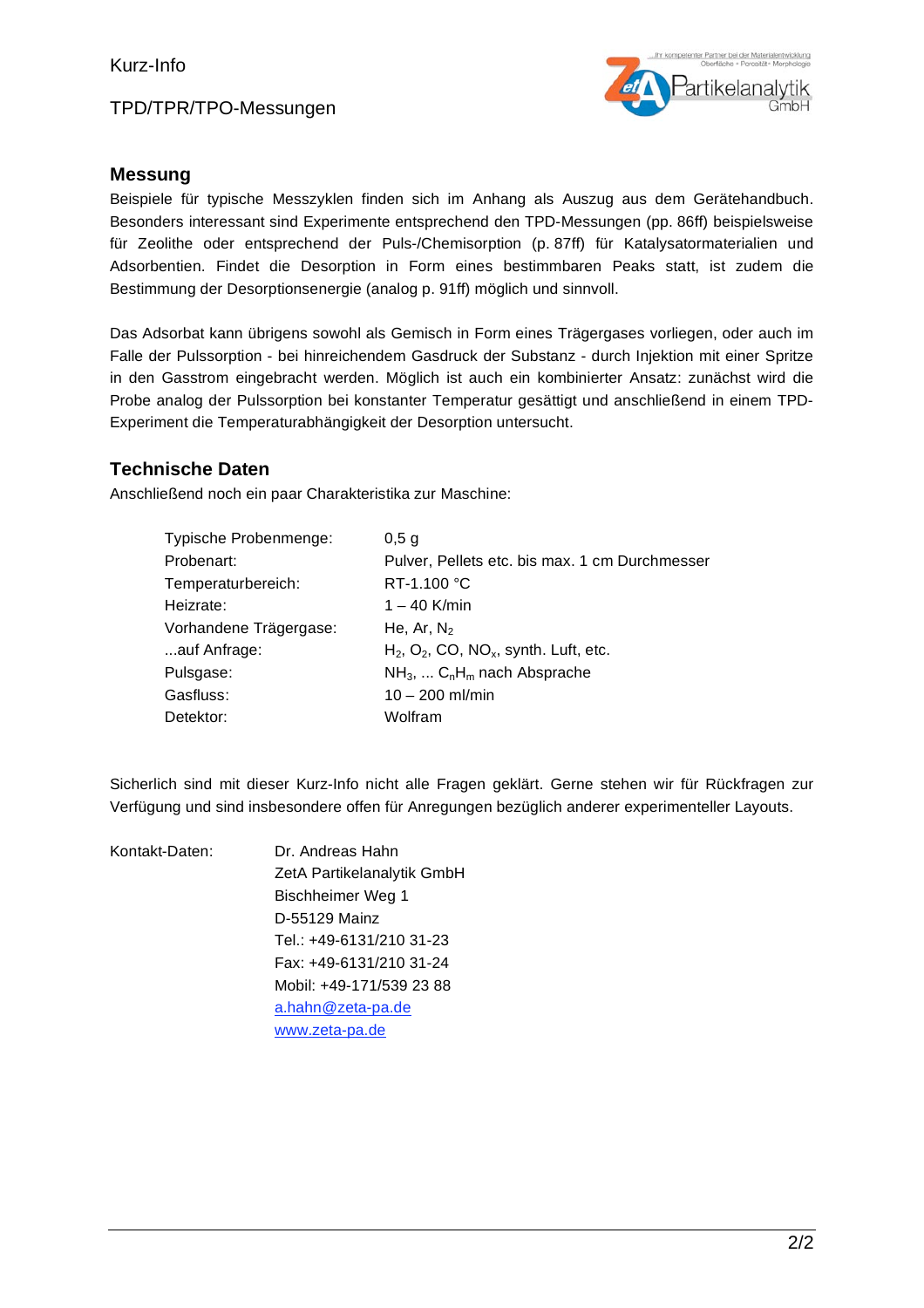# **9 Calculation Methods**

In the following chapter the following abbreviations and symbols will be used:

| $S_m$             | Sample Mass [g]                                                                                  |  |  |
|-------------------|--------------------------------------------------------------------------------------------------|--|--|
| $X_{met}$         | Metal Percentage [%]                                                                             |  |  |
| $F_s$             | Stoichiometric Factor [metal mole / gas mole]                                                    |  |  |
| $M_{met}$         | Metal Atomic Weight [g/mole]                                                                     |  |  |
| $M_{\text{sam}}$  | Molecular Weight of Sample Active Phase [g/mole]                                                 |  |  |
| $\rho_{met}$      | Metal Density [g/mL]                                                                             |  |  |
| $a_{met}$         | Square Section of a Metal Atom $\left[ \begin{array}{c} 2/\text{metal atom} \end{array} \right]$ |  |  |
| $M_{\rm gas}$     | Gas Molecular Weight [g/mole]                                                                    |  |  |
| t.                | Time [s]                                                                                         |  |  |
| $V_{loop}$        | Total Loop Volume [mL]                                                                           |  |  |
| $V_{\rm{syr}}$    | Syringe Injection Volume [mL]                                                                    |  |  |
| $T_{inj}$         | Injection Temperature [K]                                                                        |  |  |
| $P_{inj}$         | Injection Pressure [hPa]                                                                         |  |  |
| $X_{\text{gas}}$  | Reactive Gas Percentage [%]                                                                      |  |  |
| R                 | Constant of Gases (8.314451 [J/mole K])                                                          |  |  |
| $\int_{man}$      | Peak Area in Manual Injections [mV s]                                                            |  |  |
| $\int_{av}$ man   | Average Peak Area in Manual Injections [mV s]                                                    |  |  |
| $\int_{pulse}$    | Peak Area in Pulse Injections [mV s]                                                             |  |  |
| $\int_{av}$ pulse | Average Peak Area in Pulse Injections [mV s]                                                     |  |  |
| $\int_{sum}$      | Total sum of peaks area [mV s]                                                                   |  |  |
| $N_p$             | <b>Total Pulse Number</b>                                                                        |  |  |
| $N_h$             | Number of Hidden Peaks in Pulse Chemisorption                                                    |  |  |
| $N_d$             | <b>Total Detected Peaks</b>                                                                      |  |  |
| $N_{s}$           | Number of Last Peaks showing the same area in Pulse Chemisorption                                |  |  |
| $\int_{dro}$      | Detected Peak Area in TPD/R/O Analyses [mV s]                                                    |  |  |
| $C_F$             | Calibration Factor [mmole/mV s]                                                                  |  |  |
| $C_{F\,int}$      | Internal Calibration Factor (Pulse Chemisorption) [mmole/mV s]                                   |  |  |
| $n_{ads}$         | Amount of Gas Adsorbed in Pulse Chemisorption[mmole/g]                                           |  |  |
| $n_{des}$         | Amount of Gas Desorbed in TPD [mmole/g]                                                          |  |  |
| $n_{rea}$         | Amount of Gas Reacted in TPR/TPO [mmole/g]                                                       |  |  |
| $S_f$             | <b>Shape Factor</b>                                                                              |  |  |
| L                 | Avogadro number $(6.023 \ 10^{23} \$ [molecule/mole])                                            |  |  |
| $A_{met}$         | Metal Surface Area $[m^2/g \text{ of metal}]$                                                    |  |  |
| $A_{sam}$         | Metal Surface Area $[m^2/g \text{ of sample}]$                                                   |  |  |
| $A_{sup}$         | Metal Surface Area $[m^2/g \text{ of support}]$                                                  |  |  |
| $D_{met}$         | Metal Dispersion [adsorbing metal atoms/total metal atoms]                                       |  |  |
| $d_{met}$         | Mean Metal Aggregate Diameter [nm]                                                               |  |  |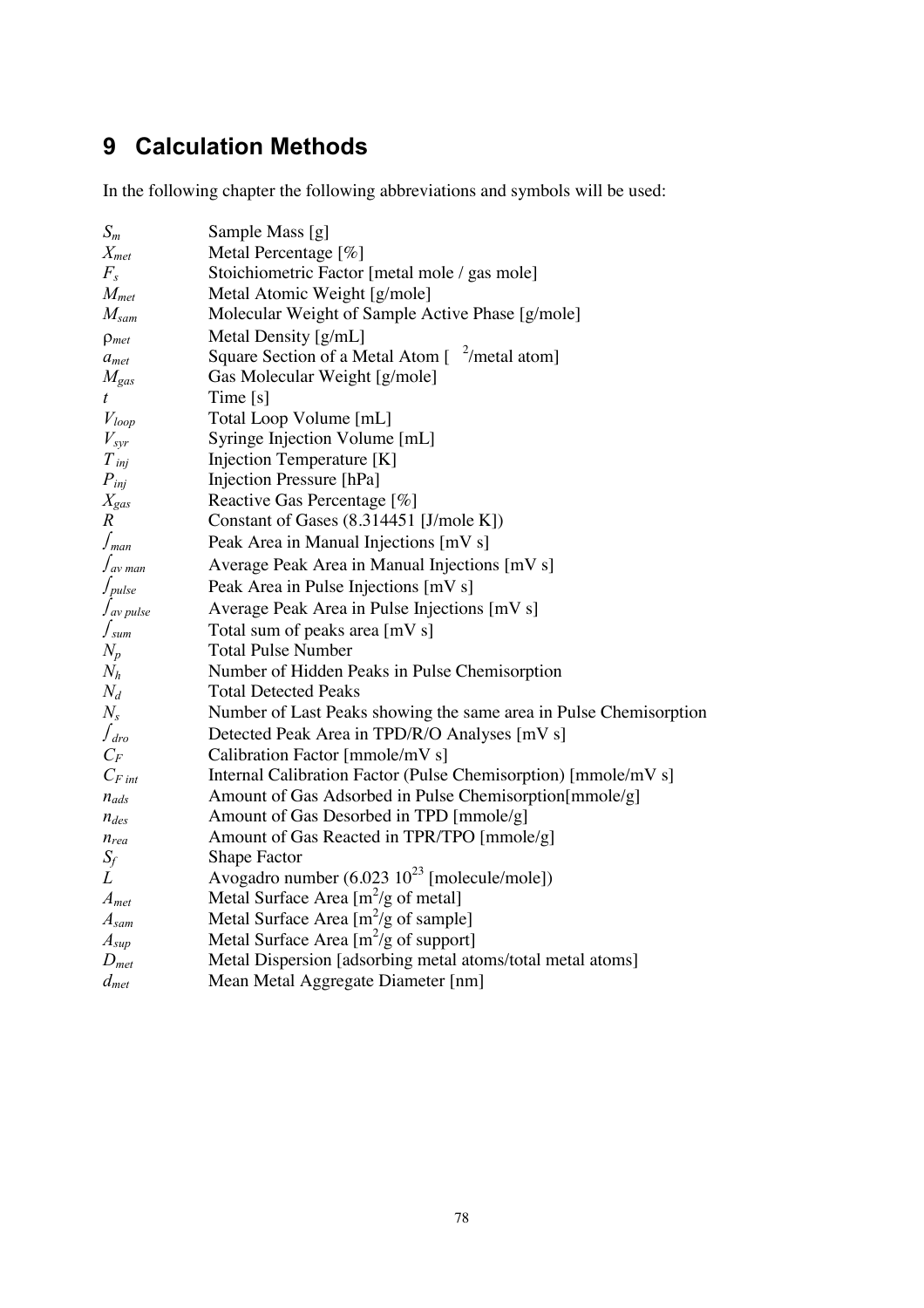### **9.1 Loop Calibration**

Perform the Loop Calibration procedure as previously described in this manual. When the Loop Calibration run is over, load in memory the saved file. The following graph is obtained.



Figure 84

Perform now the previously described procedures for baseline subtraction and peaks integration. In the following example only three automatic injections and three manual injections have been performed. Anyway, the recommended number of automatic and manual injections is five each. In the above graph the smaller peaks are related to the automatic injections performed by the loop valve (unknown loop volume) while the higher peaks result from the syringe manual injections (known syringe volume). When the integration is performed, save again the file with the same file name. The calculation of the loop volume is done manually.

ATTENTION: The total volume of the injections (in mL) results from the sum of the Loop Volume and the valve dead volume. For instance, if a loop of nearly 0.2 mL is prepared and installed, the total injection volume will be the sum of 0.2 mL of the loop plus about 0.1 mL of the valve dead volume. Therefore the real value will be about 0.3 mL.

When the integration has been properly done, calculate the loop volume as follows (values are taken from the above example):

| <b>Loop Volume</b><br><b>Calculation</b> | <b>Automatic Injections</b><br>(unknown volume $V_{loop}$ )<br>$\int_{pulse}$ [mV s] | <b>Manual Injections</b><br>(known volume $V_{spr}$ = 0.5 mL)<br>$\int_{man}$ [mV s] |  |
|------------------------------------------|--------------------------------------------------------------------------------------|--------------------------------------------------------------------------------------|--|
| Injection 1                              | 32052                                                                                | 41996                                                                                |  |
| Injection 2                              | 32827                                                                                | 41987                                                                                |  |
| Injection 3                              | 32884                                                                                | 41997                                                                                |  |
| Average values $[mV.s]:$                 | $I_{av \, pulse} = 32587.7$                                                          | $I_{av \, man} = 41993.3$                                                            |  |

| able |  |
|------|--|
|------|--|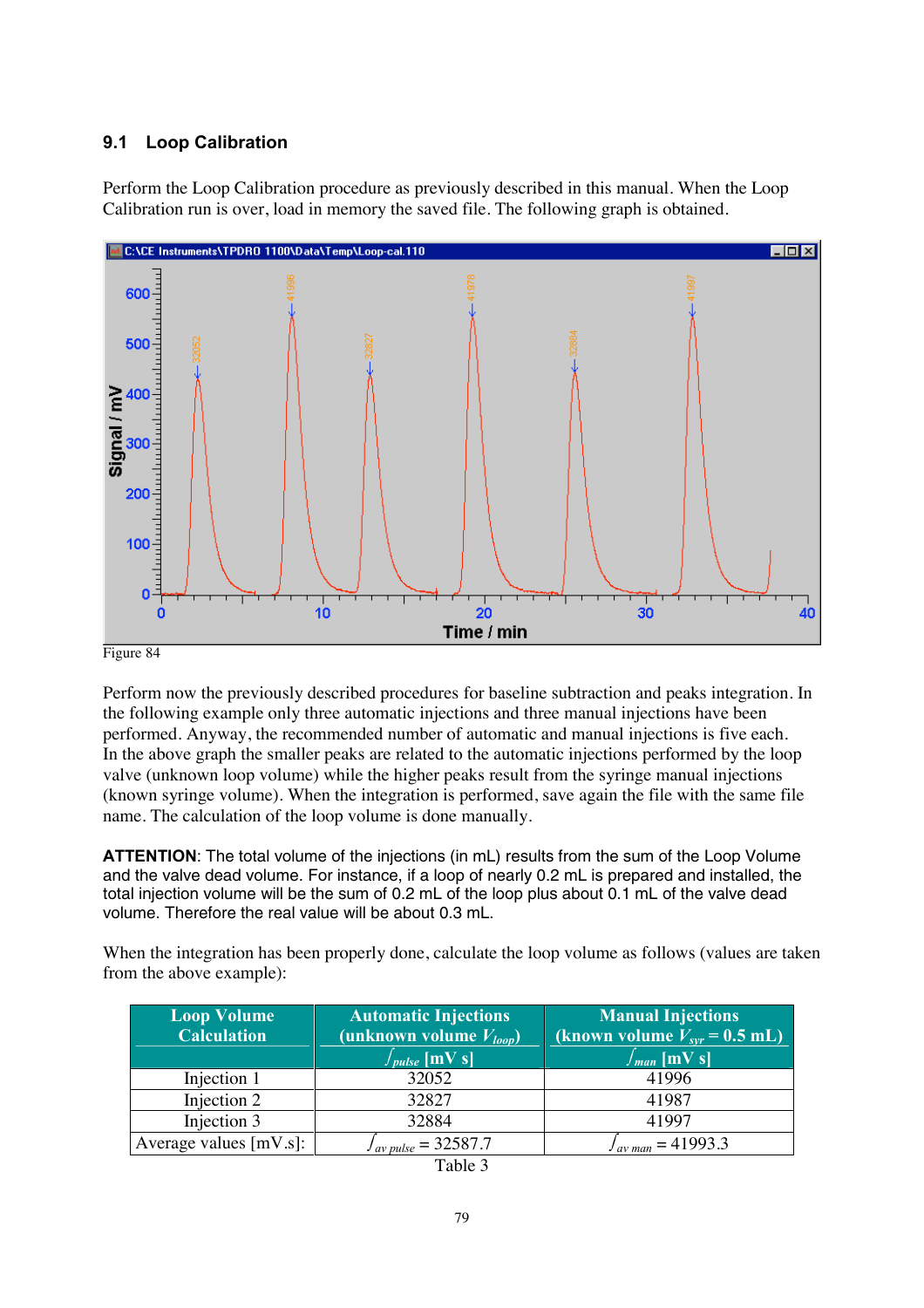$V_{loop}$  is calculated according to the following relation:

*1*)  $V_{loop} / V_{spr} = \int_{av \, pulse} / \int_{av \, man}$  ->  $V_{loop} = (V_{spr} \int_{av \, pulse} / \int_{av \, man}$ 

That is to say in the above example:

 $V_{loop} = 0.5$ . 32587.7 / 41993.3 = 0.388 [mL]

The found value of the loop volume must be typed in the relevant label in every Pulse Chemisorption method. When the loop is changed, the calibration must be repeated and the new value must be replaced.

### **9.2 Calibration factors calculation**

The calibration factor is a parameter that must be measured and used if quantitative calculations are required. The calibration factor puts in relation the peak integration value with the amount of reactive gas chemisorbed or desorbed by the sample. A typical calibration run consists in an experiment performed in the same analytical conditions (i.e. flow, temperature rates, starting and final temperature, etc.) and with the same detected component.

### **9.2.1 By Manual Injections**

The calibration by manual injections consists in injecting in the system known doses of reactive gas by a calibrated syringe for gases. The resulting calibration factor can be used for the quantitative computation in the experiments of TPD and Pulse Chemisorption. The following example of manual calibration has been performed using the parameters:

| Carrier              | $=$ nitrogen                |
|----------------------|-----------------------------|
| Flow                 | $= 20$ mL/min               |
| Probe gas            | $=$ 5% hydrogen in nitrogen |
| Syringe volume       | $= 1$ mL                    |
| Atmospheric pressure | $= 1000$ hPa                |
| Room Temperature     | $= 25$ C                    |
| Number of injections | $=4$                        |

This is the resulting graph after baseline subtraction and peaks integration: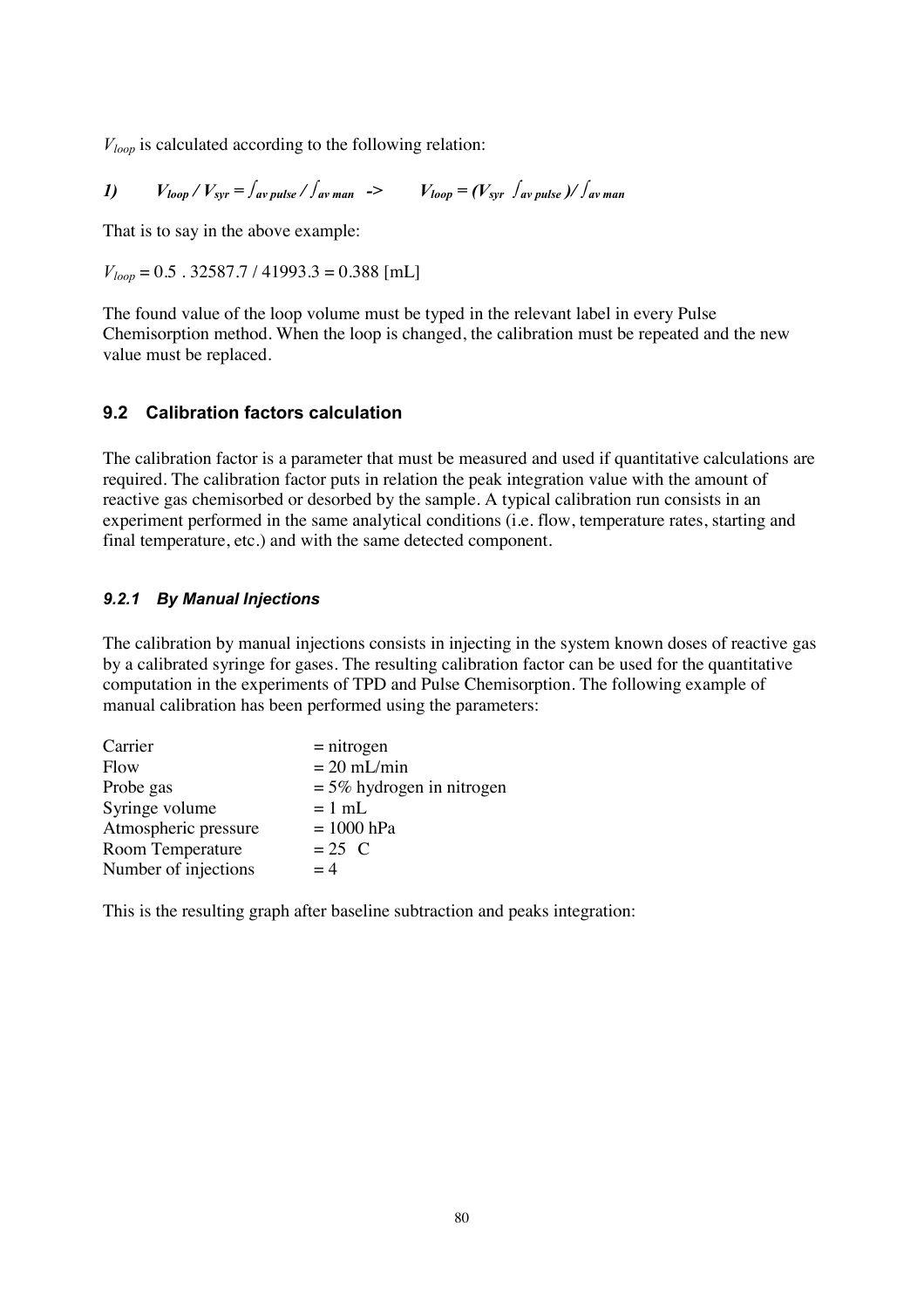



The integration values are the following:

| $N_d$        | $\frac{f_{man} (mVs)}{m}$ |
|--------------|---------------------------|
|              | 22090                     |
| 2            | 21763                     |
| $\mathbf{a}$ | 22039                     |
| 4            | 21745                     |
| sum          | 87637                     |

The calculation formula is the following:

## 2)  $C_F = (N_d \ V_{spr} X_{gas} P_{inj} 10^{-3} / (R \ T_{inj} \ f_{sum})$

The same equation by dimensional expression gives:

 ${\rm [mmole/mV\ s]} = {\rm [mL][hPa][m^3/mL][1/100][Pa/hPa][mmole/mole][mole K m^2/m^3 N][1/K][1/mV s]}$ 

### **NOTE:** 1  $N/m^2 = 1$  Pa

In the above example, substituting the calibration values, we obtain:

 $C_F = (4 \cdot 1 \cdot 5 \cdot 1000 \cdot 0.001) / (8.314451 \cdot 293 \cdot 87590) = 9.36788 \text{ E}^{-8}$ 

### **9.2.2 By Automatic Pulse Injections**

The equation used to compute the calibration factor using the automatic pulse injection procedure is the same as equation (2) but instead of the syringe volume ( $V_{syn}$ ) the loop volume ( $V_{loop}$ ) is used.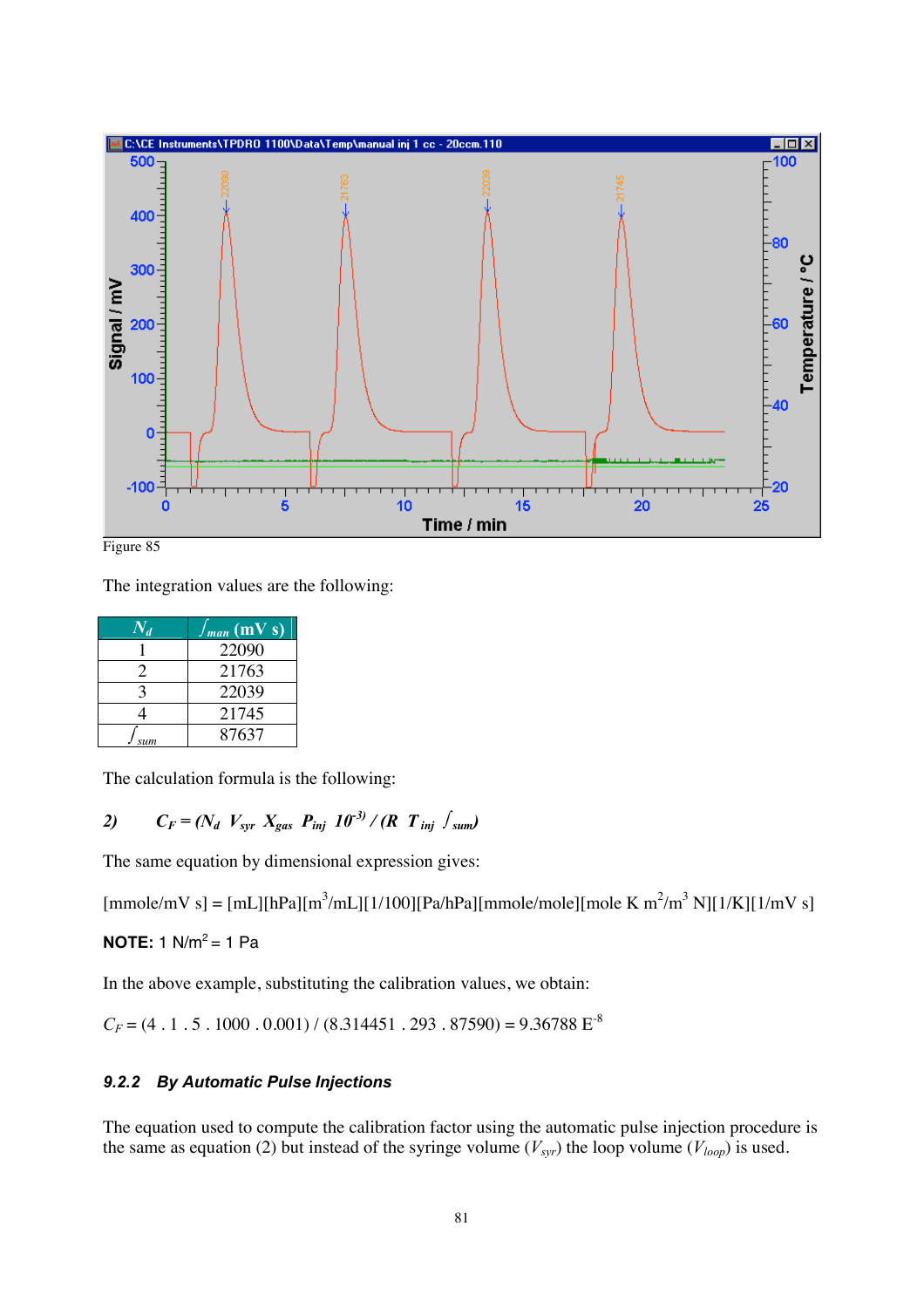### **9.2.3 TPR of Copper (II) Oxide**

Calibration runs for TPR and/or TPO experiments can be performed with a suitable pure sample that reacts with the probe gas according to a well-known stoichiometry. The recommended samples are copper (II) oxide (CuO) for TPR experiments and copper (I) oxide (Cu2O) for TPO. In TPR/TPO calibration runs the calibration factor depends mainly by the carrier flow rate. Assuming that the carrier composition is always the same, only the carrier flow rate strongly influences the  $C_F$  value. The best calibration conditions are anyway obtained performing the analysis with the same temperature rate used during the calibration run. In the following paragraph the example of TPR calibration will be considered.

**NOTE:** Only use substances having purity not lower than 99.99%.

| Sample                        | $=$ copper (II) oxide -CuO        |
|-------------------------------|-----------------------------------|
| Active Phase Molecular Weight | $= 79.54$ g/mole                  |
| Sample Mass                   | $= 0.0033$ g                      |
| Carrier                       | $=$ H <sub>2</sub> 5% in nitrogen |
| Flow                          | $= 60$ mL/min                     |
| Start T                       | $=$ room $T$                      |
| Final T                       | $= 800$ C                         |
| Rate                          | $= 15$ C/min                      |
| Room T                        | $= 26$ C                          |
| Atmospheric pressure          | $= 1000$ hPa                      |
| Stoichiometric Factor         | $=1$                              |
|                               |                                   |

The chemical reaction is  $H_2$  + CuO = Cu + H<sub>2</sub>O giving the following result:



Detected peak area  $f_{dro} = 95899$  [mV s]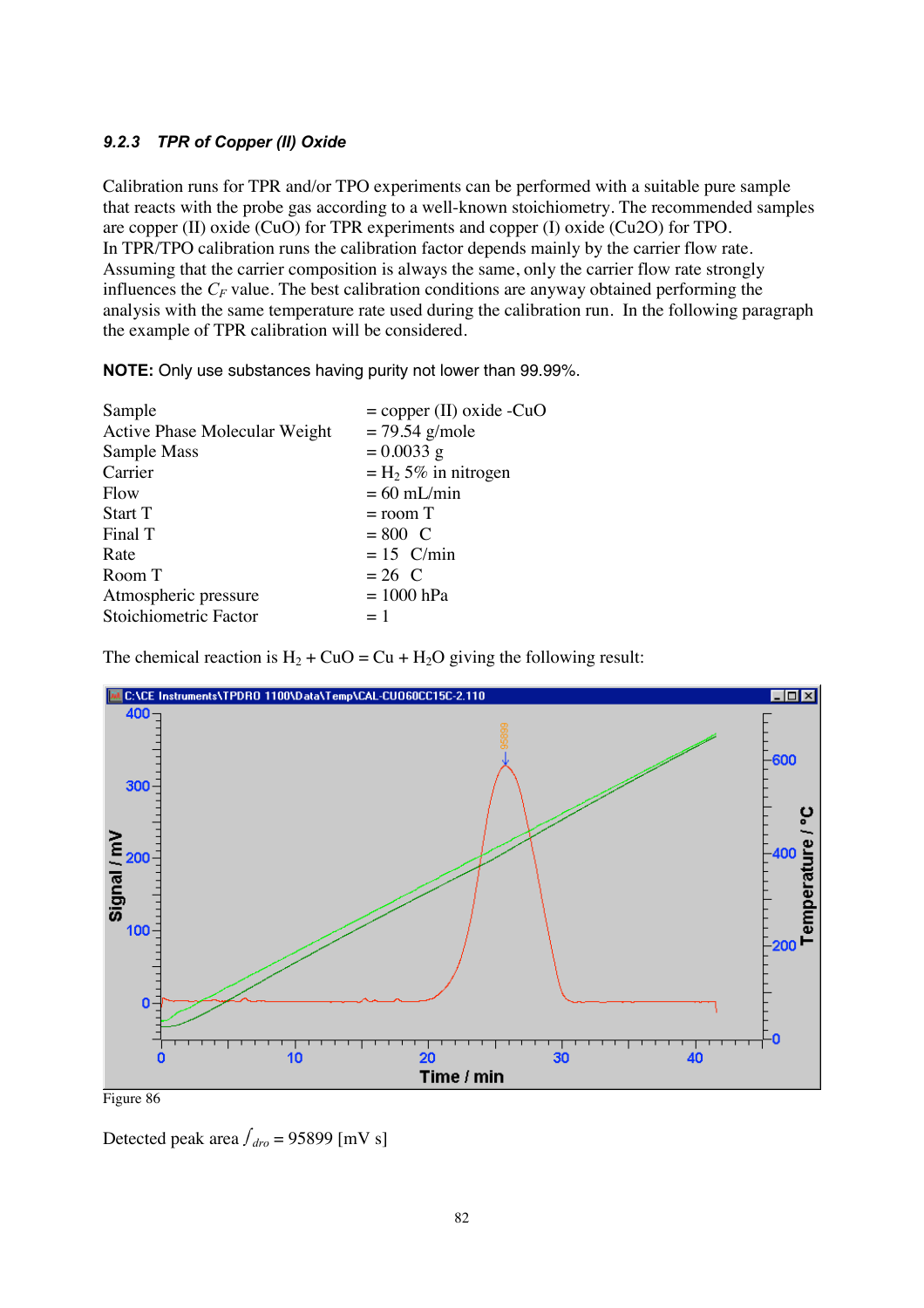The equation used for the calibration factor calculation in TPR/TPO is: *3)*  $C_F = (S_m \ 1000) / (F_s \ M_{sam} \ f_{drop})$ 

The same equation by dimensional expression gives:

 $[mmole/mV.s] = [g sam.] [mmole/mole][gas mole/sam. mole][sam. mole/g sam.] [1/mV s]$ 

In the above example, substituting the calibration values, we obtain:

 $C_F = (0.0033\ 1000) / (1\ 79.54\ 95899) = 4.33 \text{ E}^{-7}$ 

### **9.2.4 Internal Calibration Factor in Pulse Chemisorption**

The TPD/R/O software, in the case of Pulse Chemisorption analysis, calculate a special calibration factor, named as "internal". This procedure is completely automated when, during the automatic peak detection and integration procedure, the calibration factor is not selected  $(C_F \text{empty})$ . Therefore, the software computes automatically the internal calibration factor  $(C_{F\ int})$ .  $C_{F\ int}$  is evaluated according to the last peaks of the experiment, that is the peaks generated by nonchemisorbed probe gas.

Consider the example of a pulse chemisorption experiment on platinum catalyst. The analytical conditions are the follows:

| $=$ platinum 2\% on Al2O3   |
|-----------------------------|
| $= 0.2595$ g                |
| $=$ nitrogen                |
| $= 10$ mL/min               |
| $=$ hydrogen 5% in nitrogen |
| $= 30$ C                    |
| $=30$ C                     |
| $= 1000$ hPa                |
| $= 20$                      |
| $= 0.7496$ mL               |
|                             |

In the following example, only the calculations regarding the internal calibration factor will be described. The same analysis file will be later used like example for the result calculation.

The analytical graph is the following: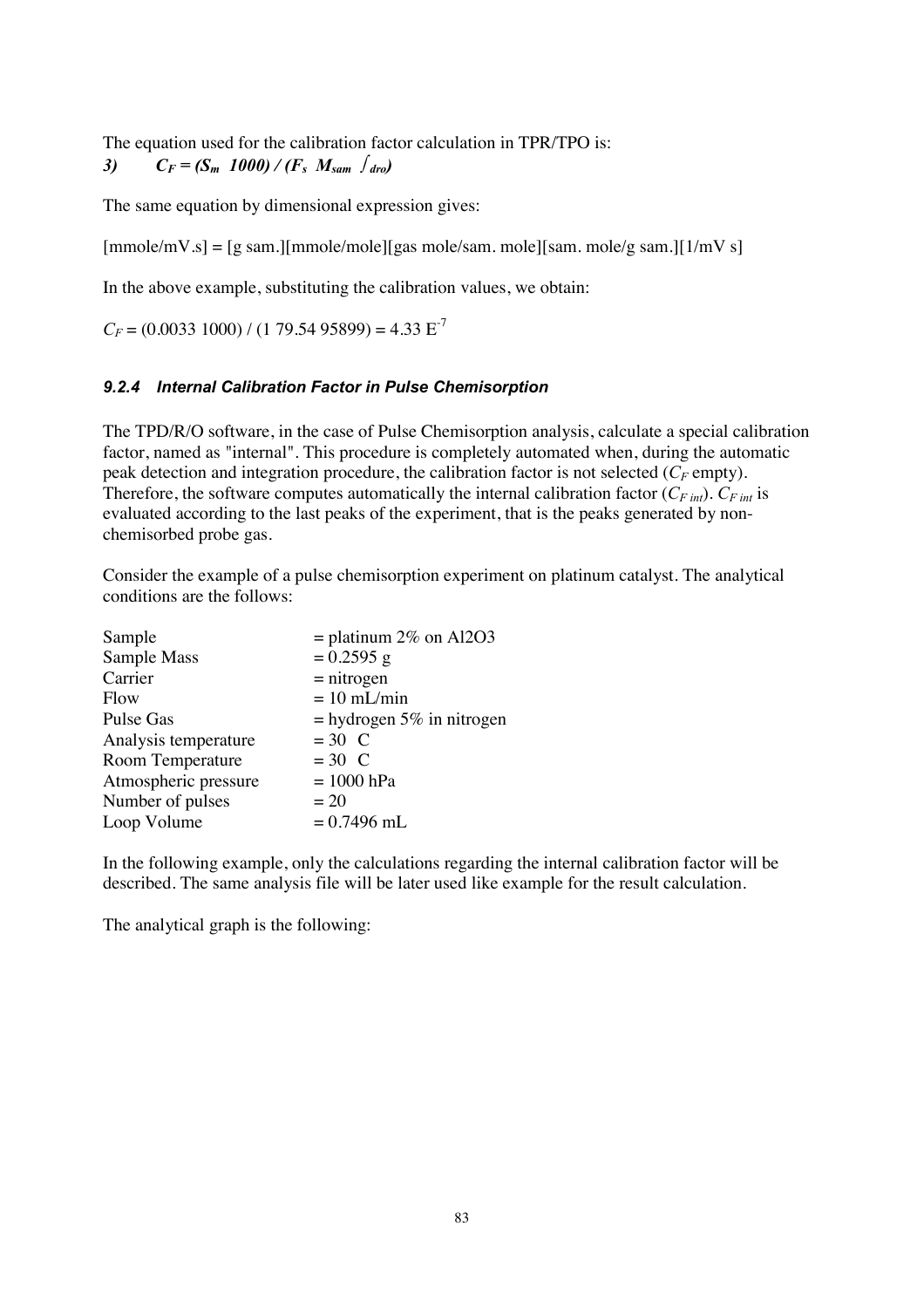



The first five peaks  $(N_h)$  are hidden because the sample has completely chemisorbed the probe gas. The displayed peaks are related to the not-chemisorbed probe gas and show these results:

| $\overline{N_d}$ | pulse    |
|------------------|----------|
| 1                | 1295.36  |
| $\overline{2}$   | 4370.82  |
| 3                | 9002.24  |
| 4                | 13045.74 |
| 5                | 15039.47 |
| 6                | 16725.06 |
| 7                | 17594.40 |
| 8                | 18012.50 |
| 9                | 18505.34 |
| 10               | 18713.10 |
| 11               | 18739.80 |
| 12               | 18785.75 |
| 13               | 18791.05 |
| 14               | 18775.40 |
| 15               | 18724.36 |

In the above table, only the 15 displayed peaks are represented  $(N_d)$ . In fact the first 5 peaks  $(N_h)$ have been totally chemisorbed by the catalyst. The last 6 peaks  $(N_s)$  represent the catalyst saturation status, as the probe gas (hydrogen) is passing unchanged through the catalyst bed. The internal calibration factor will be calculated according to these last peaks  $(N_s)$ . We apply a modified equation number 2:

4) 
$$
C_{F\,int} = (N_s \ V_{loop} \ X_{gas} \ P_{inj} \ 10^{-3}) / (R \ T_{inj} \ f_{sum})
$$

where: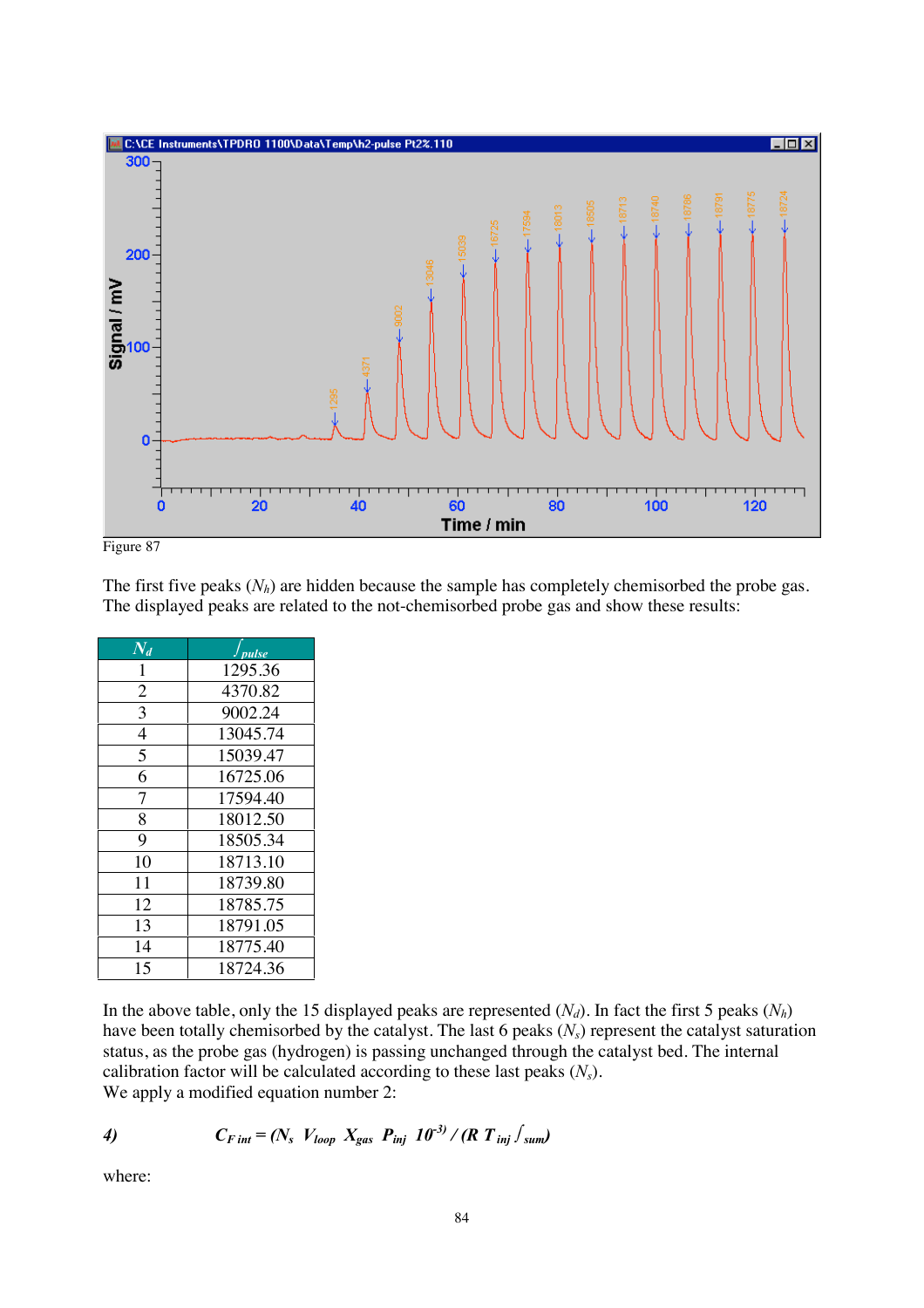$N_s$  = number of last pulses with the same area (= 6)  $f_{\text{sum}}$  = total sum of last peaks area (= 112529.46)

Dimensionally:

 ${\rm [mmole/mV\ s]} = {\rm [mL][hPa][m^3/mL][1/100][Pa/hPa][mmole/mole][mole K m^2/m^3 N][1/K][1/mV s]}$ 

### **NOTE:** 1 N/m<sup>2</sup>= 1 Pa

The calculated internal calibration factor using the above values is:

 $C_{F\text{int}} = 7.932 \text{ E}^{-8}$  [mmole/mV s]

### **9.3 Results Calculation**

The results given by the TPD/R/O software are derived by the information taken from the database system. We strongly recommend checking that all the parameter related to the experiment under test are contained in the database system. In case some information is missing, the correlated result cannot be computed. In the following picture, some of the possible relationship during the analytical and reporting process are represented.



Figure 88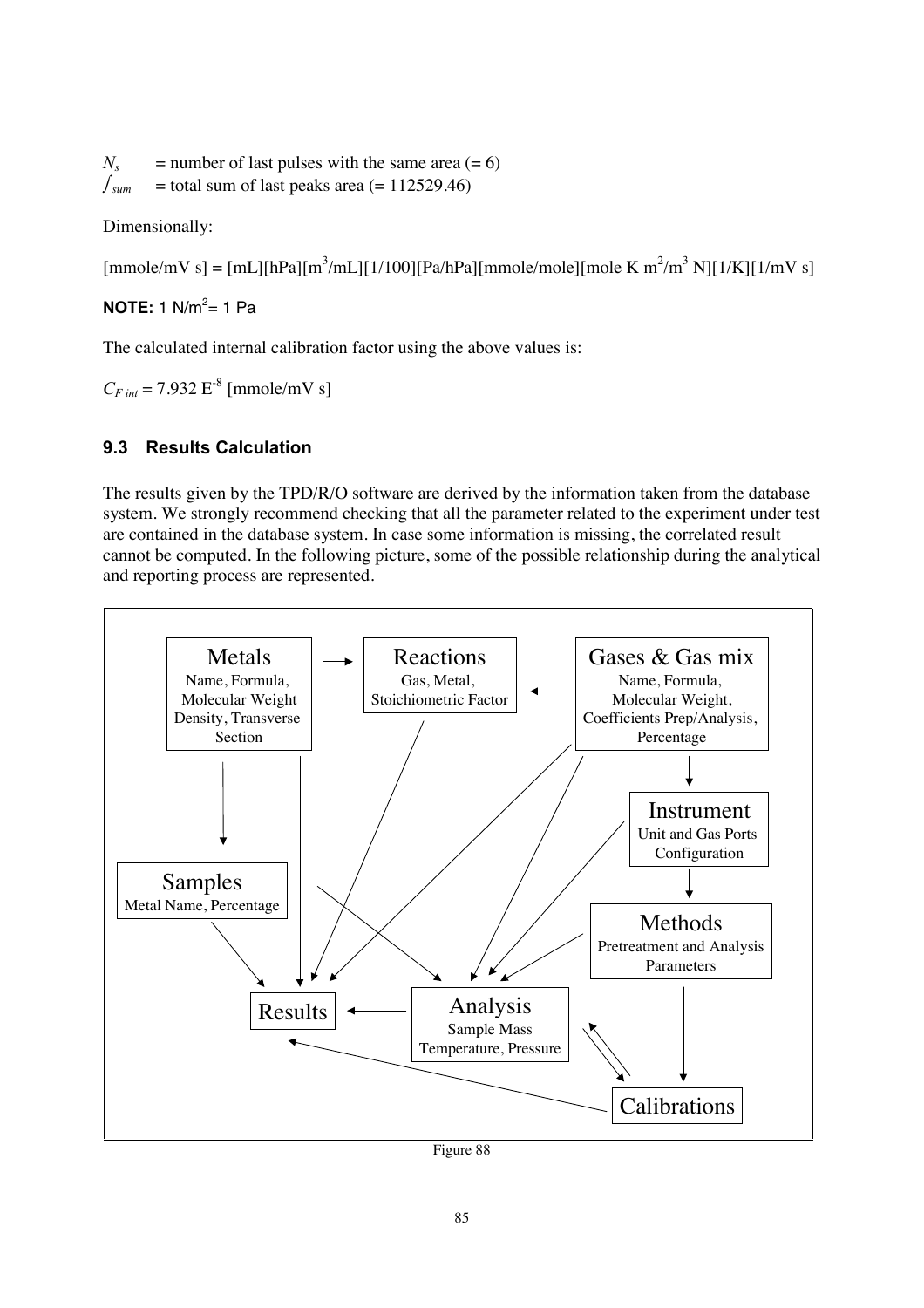### 9.3.1 Calculation of desorbed gas quantity (TPD)

TPD experiment provides the amount of gas desorbed from a catalyst in function of temperature. In case the sample has been properly prepared, that is when the available active surface has been properly saturated, the amount of gas desorbed can be used to evaluate the metal surface area and dispersion (see later).

Consider the following TPD example.



Figure 89

The integration provides the following result:

|  | ⊢Peaks <sup>.</sup> |     |                                                       |               |                   |
|--|---------------------|-----|-------------------------------------------------------|---------------|-------------------|
|  |                     |     | Start[min] Stop[min] Maximum[min] T[°C] Integral[mVs] |               | [Integral[µmol/g] |
|  | 45.1837             | 105 | 68.4                                                  | 1051 394690.8 | 27.655696         |
|  |                     |     |                                                       |               |                   |

Figure 90

The amount of gas desorbed is calculated according the following equation:

$$
5) \qquad n_{des} = \left(\int_{\text{dro}} C_F\right) / S_m
$$

The same equation using dimensions:

 $[mmole/g] = [mVs] [mmole/mVs] [1/g]$ 

Substituting the values and considering  $S_m = 0.7136$  [g]:

 $n_{des} = (394690.8 \text{ } 5.00014308 \text{ } 10^{-8})/0.7136 = 0.0276557 \text{ } [\text{mmole/g}]$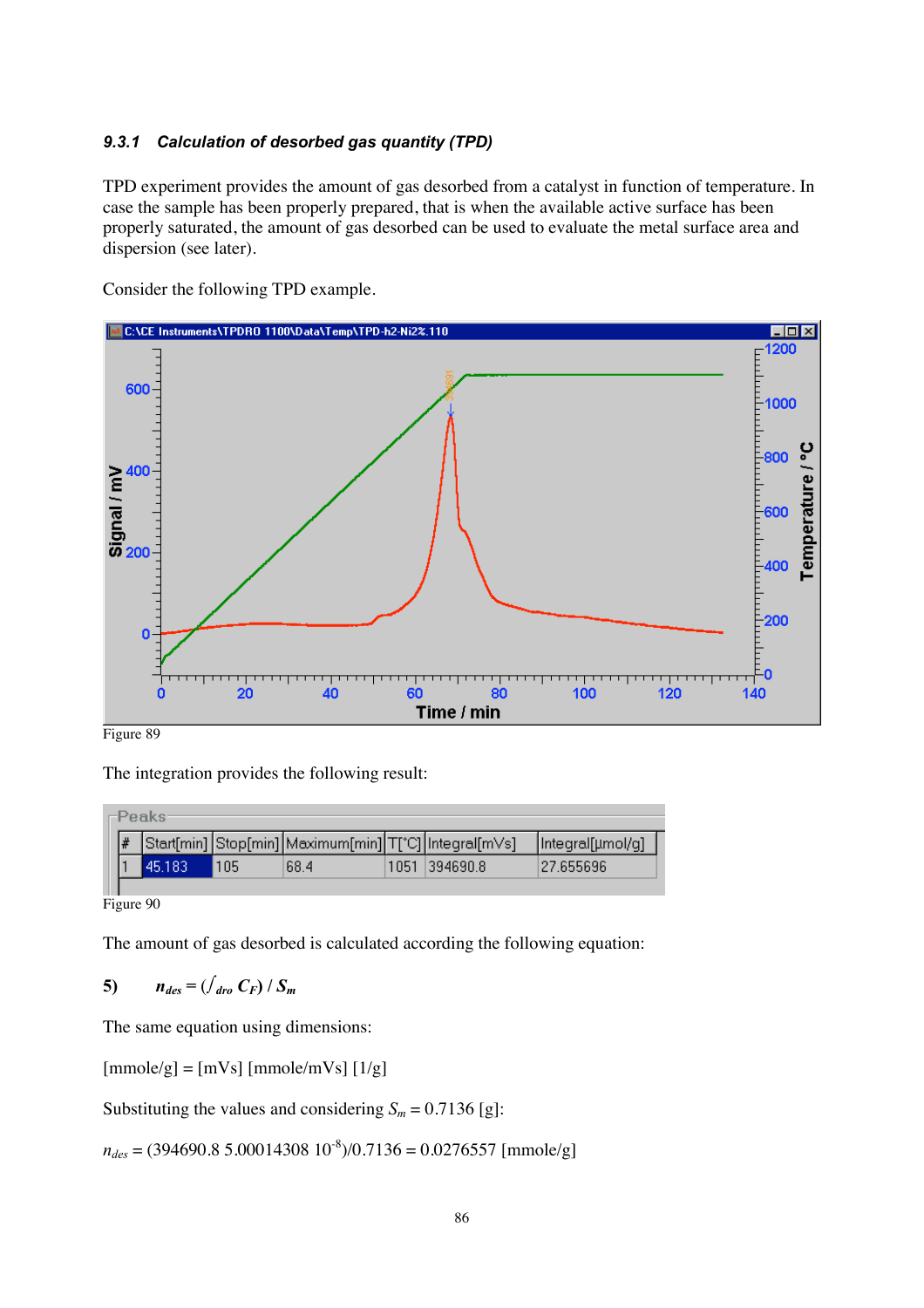### 9.3.2 Calculation of reacted gas quantity (TPR/TPO)

Equation number (5) is used also to evaluate the amount of gas reacted in TPR/TPO experiments  $(n_{\text{real}})$ . Of course, the resulting peak area is calculated on the TPR or TPO profile.

### 9.3.3 Calculation of chemisorbed gas quantity (Pulse Chemisorption)

Considering the pulse chemisorption example already mentioned:



Figure 91

| $N_d$          | pulse    |
|----------------|----------|
|                | 1295.36  |
| $\overline{2}$ | 4370.82  |
| 3              | 9002.24  |
| 4              | 13045.74 |
| 5              | 15039.47 |
| 6              | 16725.06 |
| $\overline{7}$ | 17594.40 |
| 8              | 18012.50 |
| 9              | 18505.34 |
| 10             | 18713.10 |
| 11             | 18739.80 |
| 12             | 18785.75 |
| 13             | 18791.05 |
| 14             | 18775.40 |
| 15             | 18724.36 |

In the above analysis there are 5 hidden peaks  $(N_h)$  at the beginning of the experiment. The first 5 gas pulses have been completely chemisorbed by the catalyst active phase, whereas the last 6 peaks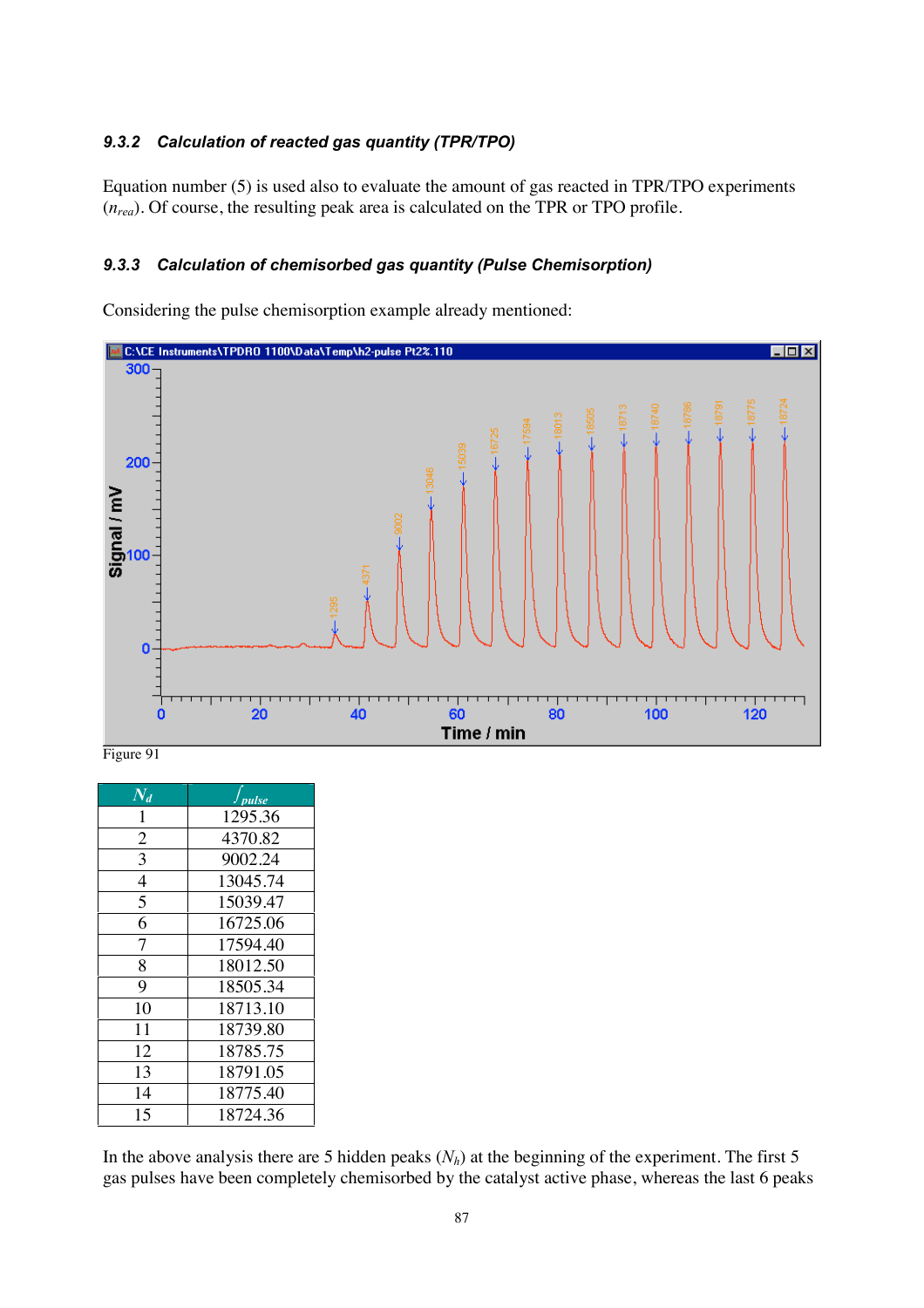$(N_s)$  can be used for the computation of the internal calibration factor  $(C_{F\text{ int}})$ . From the above table the following parameters are calculated:

 $\int_{\text{av pulse}}$  = 18754.91 (Average area related to  $N_s$ )

In case the calibration factor  $C_F$  was previously determined and selected from the relevant database, it is not necessary to know parameters like  $V_{loop}$ ,  $T_{inj}$  and  $P_{inj}$ .

6) 
$$
n_{ads} = \left\{ \sum_{Nd} \left( \int_{av \, pulse} - \int_{pulse} N_d \right) + N_h \int_{av \, pulse} \right\} C_F / S_m
$$

Dimensionally:

 $[mmole/g] = [mV s][mmole/mV s][1/g]$ 

In case a proper calibration run was not performed, the software will automatically compute the relevant internal calibration factor  $(C_{F\ int})$  according to equation (4).

7) 
$$
n_{ads} = \left\{ \sum_{Nd} \left( \int_{av \, pulse} - \int_{pulse} N_d \right) + N_h \int_{av \, pulse} \right\} C_{F\,int} / S_m
$$

The equation number (7) gives the following figures:

$$
C_{F\ int} = 7.932 \text{ E}^{-8} \ [\text{mmole/mV s}]
$$
  
\n
$$
\int_{\text{av pulse}} \frac{1}{2} = 18754.91 \ [\text{mV s}]
$$
  
\n
$$
S_m = 0.2595 \ [\text{g}]
$$
  
\n
$$
N_p = 20
$$
  
\n
$$
N_d = 15
$$
  
\n
$$
N_h = 5
$$
  
\n
$$
n_{ads} = (55203.26 + 93774.55) \ 7.932 \ \text{E}^{-8} / 0.2595 = 0.0455373 \ [\text{mmole/g}]
$$

#### 9.3.4 Calculation of Metal Surface Area

The computation of metal surface area, dispersion and aggregate size is limited to the experiments of thermal programmed desorption and pulse chemisorption, in case the catalyst has been previously pretreated in order to obtain the above information. In fact, TPR and TPO experiments produce the reduction or oxidation of all the species, present in the catalyst that can be reduced or oxidized. Once the amount of gas chemisorbed on (or desorbed by) a monolayer has been determined  $(n_{ads})$ , the following equation gives the metal surface area:

8) 
$$
A_{sam} = L n_{ads} F_s a_{met} 10^{-23}
$$

Dimensionally:

 $[m^2/g] = [metal atoms/metal mole][gas mmole/g][metal mole / gas mole][<sup>2</sup>/metal$ atom] $\left[\text{m}^2 / \right]^2$ ][gas mole/gas mmole]

In the above example of pulse chemisorption: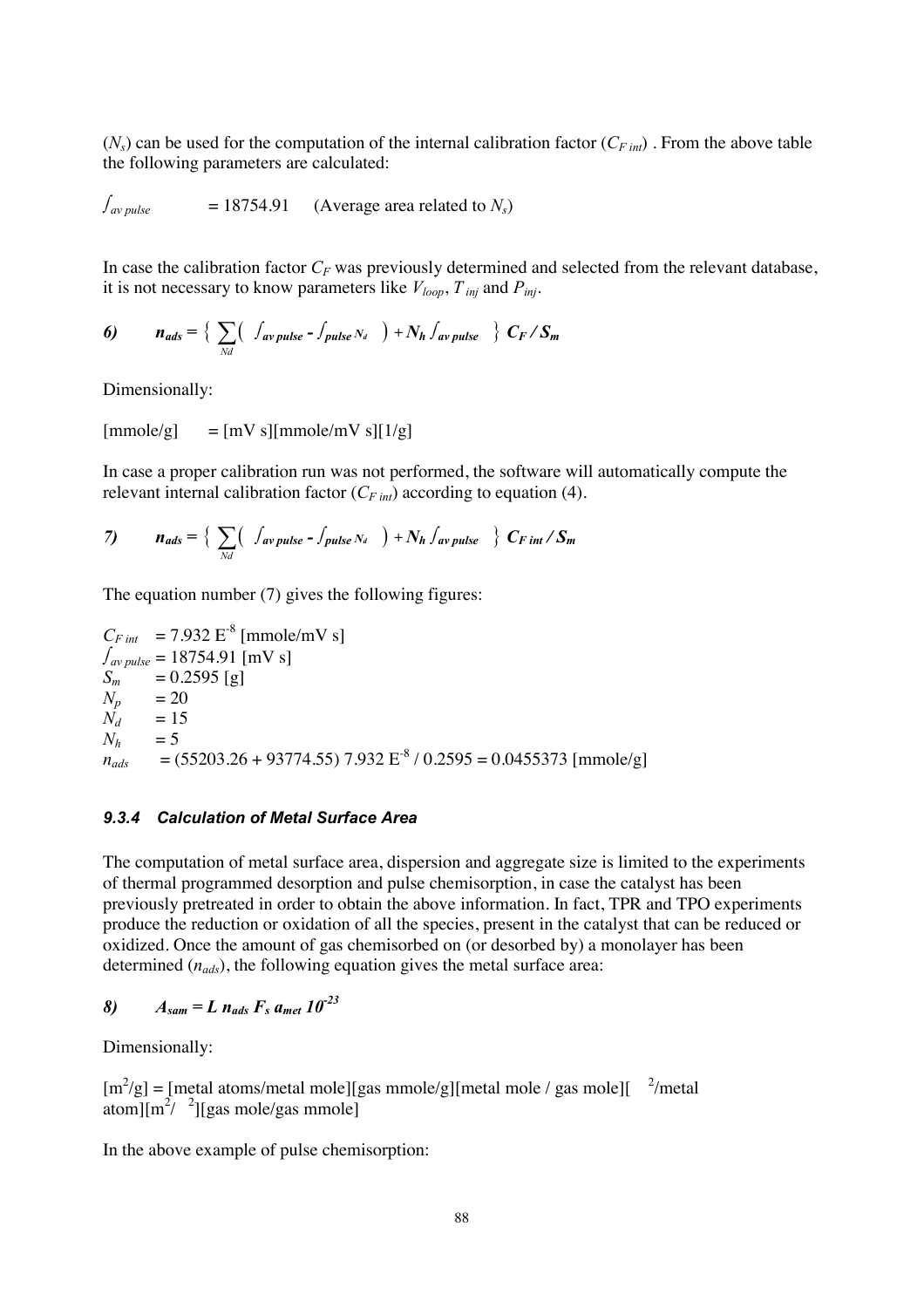$L = 6.023 \ 10^{23}$ <br> $N_{ads} = 0.0455373$  $=0.0455373$  $F_s$  = 2  $a_{met} = 8.9$  $A_{sam}$  = 4.88 [m<sup>2</sup>/g]

The metal surface area can be conveniently expressed as referred to the metal weight in the catalyst  $(A_{met})$  or to the support weight in the catalyst  $(A_{sun})$ 

*A<sub>met</sub>* =  $A_{sam}$  (1/ $X_{met}$ ) 10<sup>2</sup>

The above example gives:

 $A_{met}$  = 4.88 (1/2) 100 = 244 [m<sup>2</sup>/g metal]

Referring the metal surface area to the support mass unit:

9) 
$$
A_{\text{sup}} = A_{\text{sam}} 10^2 / (10^2 - X_{\text{met}})
$$

#### **9.3.5 Calculation of Metal Dispersion**

The metal dispersion is defined as the number of adsorbing metal atoms (or moles) referred to the total number of metal atoms (or moles) that are contained in the catalyst.

### *10*)  $D_{\text{met}} = (N_{\text{ads}} F_s 10 M_{\text{met}}) / X_{\text{met}}$

Dimensionally:

 $D_{met}$  = [gas mmole /g][met mole/gas mole][met g/met mole][gas mole/gas mmole][g/met g] 100

In the above example:

 $\begin{array}{ll} M_{met} & = 195.09 \; [\text{met g/met mole}] \\ F_s & = 2 \end{array}$  $F_s$  = 2<br> $X_{met}$  = 2  $\sum_{m \neq t}^{s}$  $N_{ads}$  = 0.0455373 [gas mmole/g]

Therefore:

 $D_{met} = (0.0455373 \ 2 \ 10 \ 195.09)/2 = 88.84$  [%]

#### 9.3.6 Calculation of Metal Aggregate Size

The calculation of the average metal aggregate size is based on the assumption that the aggregate is of spherical shape laying on the support surface. In the software calculation the shape factor  $(S_t)$  of 6 will be used.

*<i>H*<sub>net</sub> =  $S_f$  *10<sup>3</sup>* / (*A<sub>met</sub> Omet*)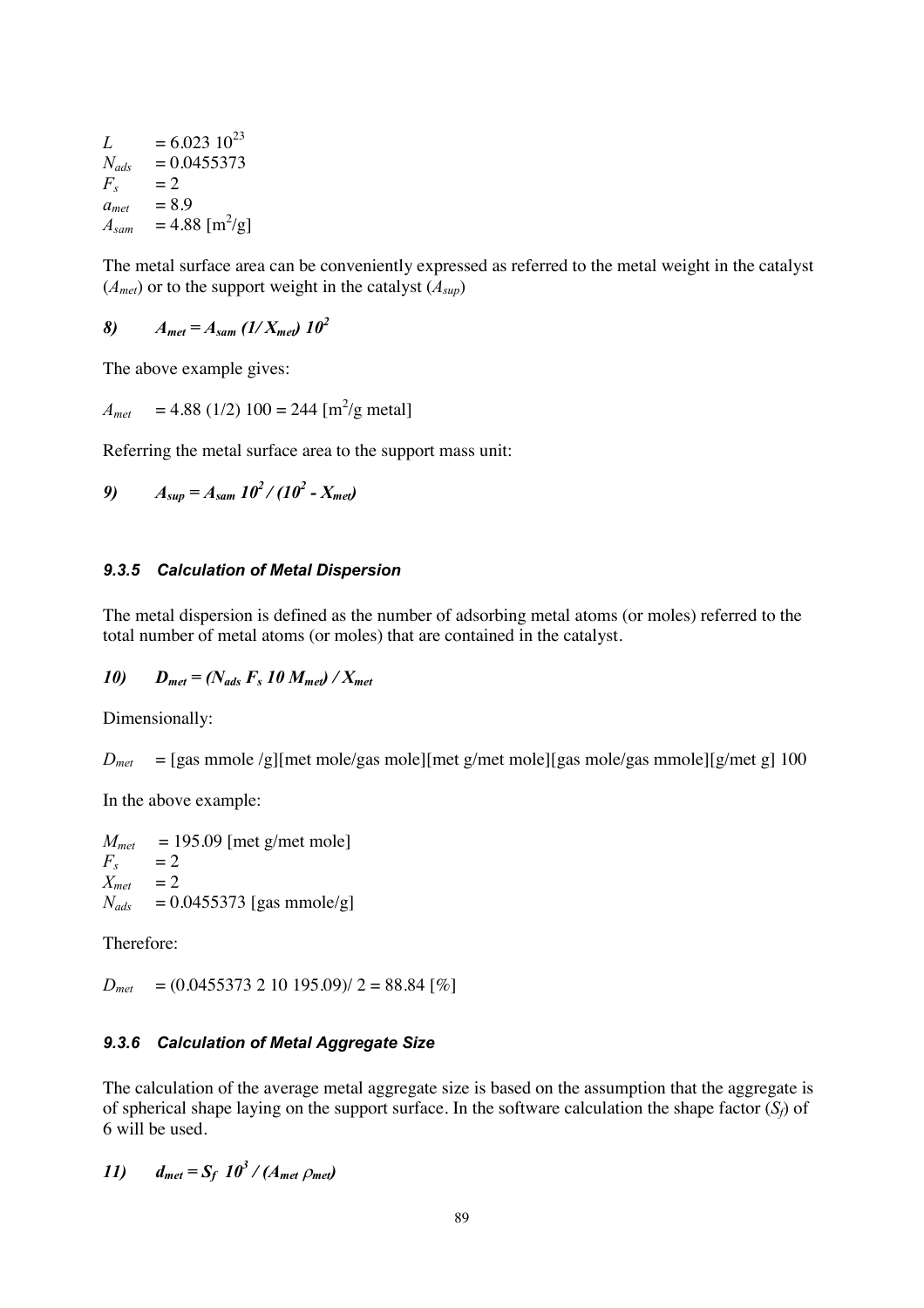Dimensionally:

 ${\rm [nm]} = [g/m^2] [cm^3/g] [m^3/cm^3] [nm/m]$ 

In the above example for platinum catalyst:

$$
A_{met} = 244 \text{ [m}^2/\text{g met]}
$$
  
\n
$$
\rho_{met} = 21.45 \text{ [g/cm}^3\text{]}
$$
  
\n
$$
d_{met} = 6 \frac{10^3}{(244 \text{ 21.45})} = 1.15 \text{ [nm]}
$$

#### **9.4 Parameters Calculation for Multi-metallic Catalysts**

In case more than one metal is present on the catalyst surface (multi-metallic catalysts), the result related to the single active phases cannot be evaluated. The results are computed according to the average values with respect to the relative percentages of each metal.

### 9.4.1 Stoichiometric Factor and Transverse Section for Multi-metallic Catalysts

$$
I2) \tF_s = \sum_i \left( F_{si} X_{meti} \right) / \sum_i \left( X_{meti} \right)
$$

Where  $"i"$  is the index identifying each different metal.

13) 
$$
a_{met} = \sum_i \left( a_{meti} X_{meti} \right) / \sum_i \left( X_{meti} \right)
$$

The average metal atomic weight and metal density are also calculated according to the above equations.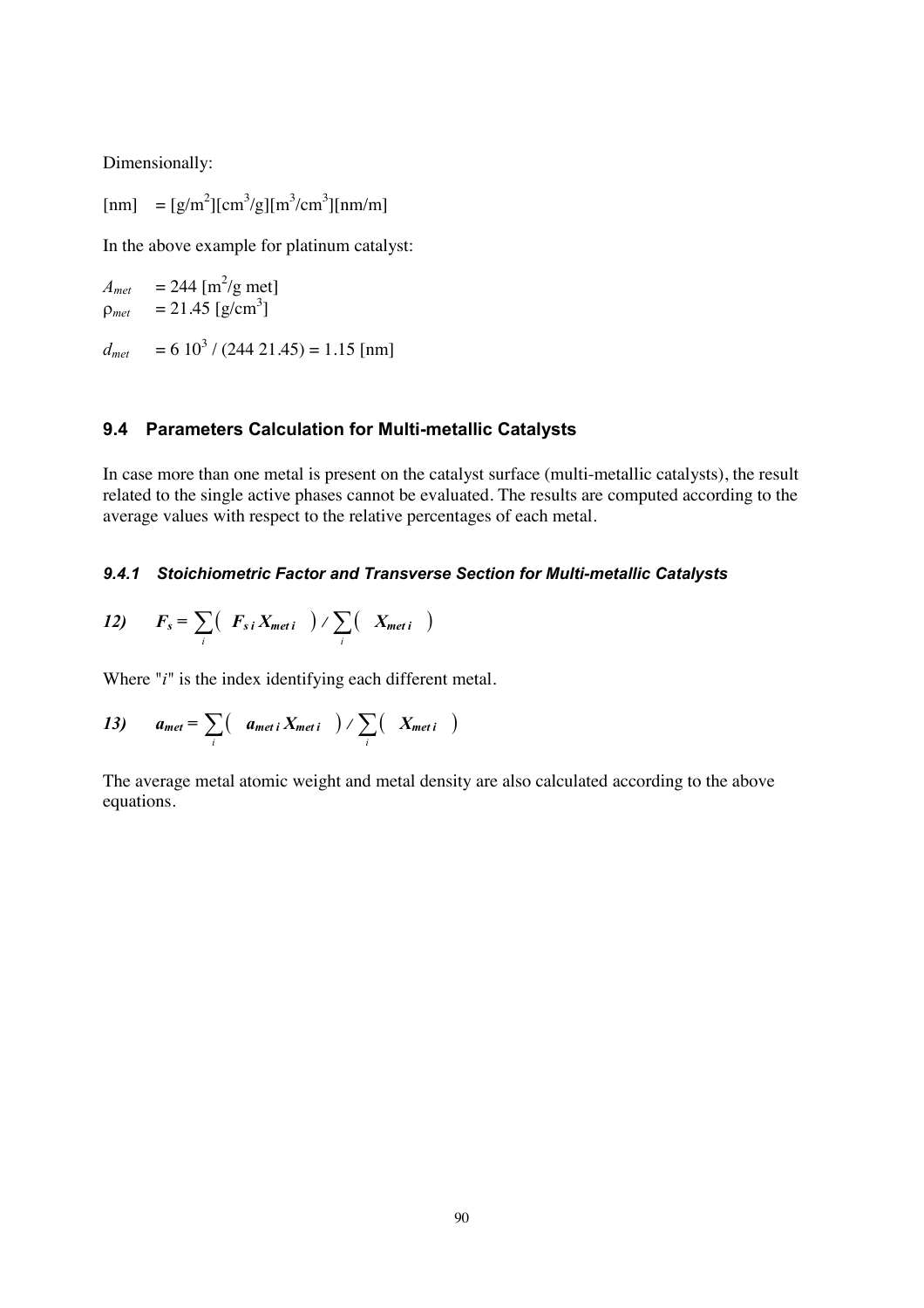## **10 Desorption Energy Calculation**

The calculation of the desorption energy  $NH<sub>3</sub>$  on a zeolite is reported as example.

### **2G12 2G12 Calculation of the Desorption Energy NH<sub>3</sub> on a Zeolite**

Operatine sequenze:

- 1. Perform an adsorbment of pure NH3 or in percentage on the sample through flow or performing an analysis of "Pulse Chrmisorption" up to the complete saturation.
- 2. Perform a TPD analysis, by using He as carrier gas, up to a temperature of 120 C. Maintain this temperature for one hour, with the purpose to remove the part of  $NH<sub>3</sub>$  physisorbed..
- 3. Eseguire un analisi TPD, utilizzando He come gas di trasporto (carrier), con una temperatura Tin = 120 C fino ad arrivare alla temperatura di completo desorbimento della NH3 chemisorbita (nell esempio, 800 C) e mantenere questa temperatura per 30 minuti.
- 4. Perform a TPD analysis, by using He as carrier gas, with a temperature Tin = 120 C up to reach the temperature of complete desorption of the chemisorbed  $NH<sub>3</sub>$  (in the example, 800 C) and maintain this temperature for 30 minutes.

Perform this operating sequence on a minimum of three batches of the same sample by using the the same parameters (flows, initial temperature, final temperature and hold time). Exclusively change the rate of the analysis temperature at the point 3. In the example rates of 10, 15 and 20 C/min have been used.

At the end of every analysis perform the integration of the peaks.

5. From the program press Load Data , then load the analysis performed at the point 3 keeping the Control button pressed and selecting the files with the mouse as shown figure 92.

| Apri                                              |                                                                                                    |                                                                                                           |                                                                                                                                                                                                                                   |                                                                                                     | $?$ $\times$ |
|---------------------------------------------------|----------------------------------------------------------------------------------------------------|-----------------------------------------------------------------------------------------------------------|-----------------------------------------------------------------------------------------------------------------------------------------------------------------------------------------------------------------------------------|-----------------------------------------------------------------------------------------------------|--------------|
| Cerca in:                                         | NH3 TPD                                                                                            |                                                                                                           |                                                                                                                                                                                                                                   | 白び雨                                                                                                 |              |
| Cronologia<br>Desktop<br>t Ca<br><b>Documenti</b> | milmilmilmilmilmin m<br>Ac0109<br>Alu2_10°CTpdNH3_1<br>Alu2 15°CTpdNH3 1<br>Alu2_20°CTpdNH3_1<br>罾 | Alu+Tit3_20°CTpdNH3<br>Alu2_10°CTpdNH3_2<br>Alu2 15°CTpdNH3 2<br>Alu2_20°CTpdNH3_2<br>Alumina2_20°CTpdNH3 | Ë<br>AT3_10°CTpdNH3_1<br>Ë<br>AT3 10°CTpdNH3 2<br>Ĩ<br>AT3 15°CTpdNH3 1<br>ŧ<br>AT3_15°CTpdNH3_2<br>Ë<br>AT3 20°CTpdNH3 1<br>Ë<br>AT3 20°CTpdNH3 2<br>Ĩ<br>Zeo1_10°CTpdNH3_1<br>▤<br>Zeo1_10°CTpdNH3_2<br>ËI<br>Zeo1_15°CTpdNH3_1 | Zeo1_15°CTpdNH3_2<br>眉<br>Ê<br>Zeo1_20°CTpdNH3_1<br>Zeo1_20°CTpdNH3_2<br>眉<br>≡ Zeolite1_20°CTpdNH3 |              |
| Risorse del co                                    | Nome file:                                                                                         |                                                                                                           | "Zeo1_20°CTpdNH3_2.110" "Zeo1_15°CTpdNH3_2.110 \                                                                                                                                                                                  |                                                                                                     | Apri         |
|                                                   | Tipo file:                                                                                         | TDD/R/0 Data                                                                                              |                                                                                                                                                                                                                                   |                                                                                                     | Annulla      |
| Risorse di rete                                   |                                                                                                    |                                                                                                           | Apri in sola lettura                                                                                                                                                                                                              |                                                                                                     |              |

Figure 92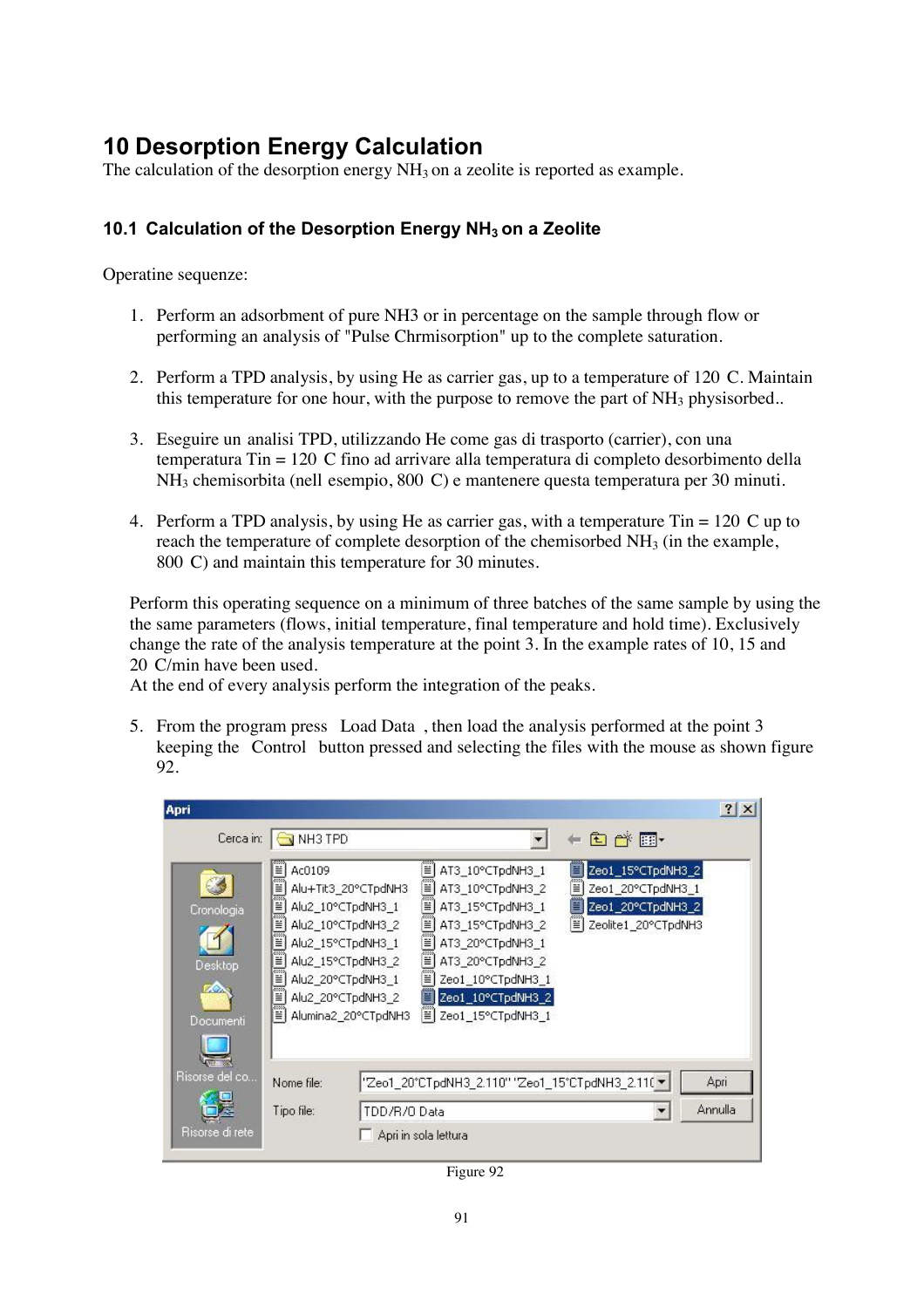

6. Press Open (Apri) button. A graph similar to that reported in figure 93 is visualized.

7. Press File Information button. The program visualizes a summary page reporting all the information regarding the sample. Use the sliding bar to scroll the page up to reach the lower section. The Memorize and Desorption Energy buttons are present. See figure 94.

|                                      | <b>Results</b>                                                                                      |                                         |
|--------------------------------------|-----------------------------------------------------------------------------------------------------|-----------------------------------------|
| 30                                   | 1228.592332<br>Metal [µmol/g]<br>Gas adsorbed [µmol/q]                                              | DO                                      |
|                                      | Dispersion [%]<br>Metal reacted [µmol/q]                                                            |                                         |
|                                      | Metal surface area [m2/g]<br>/sample<br>/metal [m <sup>2</sup> /g]                                  |                                         |
|                                      | Total metal [%]                                                                                     |                                         |
|                                      | Specific surface area(m <sup>2</sup> /g) 0<br>Mean particle diameter (spheres) [nm]                 |                                         |
|                                      |                                                                                                     |                                         |
| $\frac{\text{Signal}(mV)}{\text{c}}$ | Peaks                                                                                               |                                         |
|                                      | Stop[min]   Max.[min]   T[*C]   Integral[m\/s]   Integral[µmol/g]   Integral [%]<br>#<br>Start[min] | o <sub>o</sub><br>Temperature (°C<br>DO |
|                                      | 8.0833<br>48.95<br>13.15<br>298<br>266073.38<br>1228.5923<br>100                                    |                                         |
|                                      | $\overline{ }$                                                                                      |                                         |

8. From the Active text bar, select the file of the analysis performed using the lower temperature rate .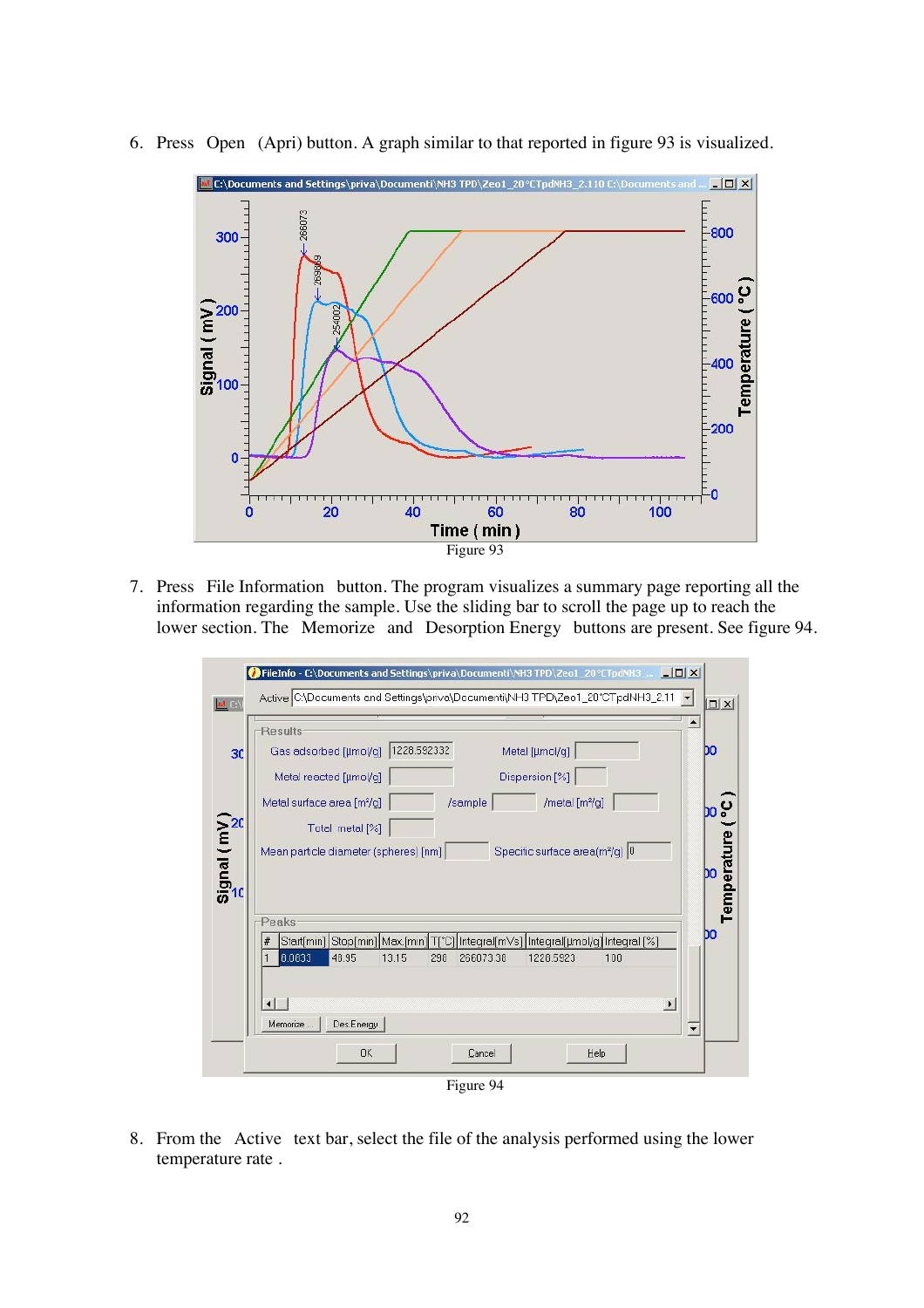9. Press Memorize button. Repeat the operation using the other temperature rates (see figure 95) thin to have memorized all the necessary parameters of the analyses performed at the point 3.

|                                             | TrileInfo - C:\Documents and Settings\priva\Documenti\NH3 TPD\Zeo1_20°CTpdNH3  [10] X                                                                              |                   |
|---------------------------------------------|--------------------------------------------------------------------------------------------------------------------------------------------------------------------|-------------------|
| <b>AM</b> C:\                               | Active VDocuments and Settings\priva\Documenti\NH3 TPD\Zeo1_20°CTpdNH3_2.110<br>C:\Documents and Settings\priva\Documenti\NH3 TPD\Zeo1_20°CTpdNH3_2.110            | $\Box$            |
|                                             | Resu C\Documents and Settings\priva\Documenti\NH3 TPD\Zeo1_15°CTpdNH3_2.110                                                                                        |                   |
| 30                                          | C:\Documents and Settings\priva\Documenti\NH3 TPD\Zeo1_10°CTpdNH3_2.110<br>Gas adsorbed [µmol/q] [1228.592332]<br>Metal [µmol/q]                                   | DO                |
|                                             | Dispersion [%]<br>Metal reacted [µmol/q]                                                                                                                           |                   |
|                                             | Metal surface area [m <sup>2</sup> /g]<br>/sample<br>/metal [m <sup>2</sup> /q]                                                                                    | <sub>bo</sub> ပွ  |
|                                             | Total metal [%]                                                                                                                                                    |                   |
|                                             | Specific surface area(m <sup>2</sup> /q) 0<br>Mean particle diameter (spheres) [nm]                                                                                |                   |
| $\frac{\text{Signal}(\text{mV})}{\text{m}}$ |                                                                                                                                                                    | Temperature<br>DO |
|                                             |                                                                                                                                                                    |                   |
|                                             | Peaks                                                                                                                                                              | DO                |
|                                             | Stop[min]   Max.[min] T[°C]   Integral[mVs]   Integral[µmol/g] Integral [%]<br>Start[min]<br>#<br>8.0833<br>48.95<br>13.15<br>298<br>266073.38<br>1228.5923<br>100 |                   |
|                                             |                                                                                                                                                                    |                   |
|                                             | $\blacktriangleright$                                                                                                                                              |                   |
|                                             | Memorize<br>Des.Energy<br>$\overline{\phantom{a}}$                                                                                                                 |                   |
|                                             | <b>OK</b><br>Cancel<br>Help                                                                                                                                        |                   |
|                                             | Figure 95                                                                                                                                                          |                   |

10. Press Desorption Energy button. Figure 96 is visualized.

|                | Short Filename                                 |         | Sample: Ultra Stable Zeolite |            |                          |  |
|----------------|------------------------------------------------|---------|------------------------------|------------|--------------------------|--|
| #              | File Path                                      | Pk Rate | Temp.(°C)                    | 1/Temp.(K) | Ln(T <sup>2</sup> /Rate) |  |
|                | C:\Documents and Settings\priva\Documenti\NH 1 | 10      | 251                          | 0.0019     | 10.22                    |  |
| $\overline{c}$ | C:\Documents and Settings\priva\Documenti\NH 1 | 15      | 285                          | 0.00179    | 9.94                     |  |
| 3              | C:\Documents and Settings\priva\Documenti\NH 1 | 20      | 298                          | 0.00175    | 9.69                     |  |
| $\overline{4}$ |                                                |         |                              |            |                          |  |
| 5              |                                                |         |                              |            |                          |  |
|                | Clear data<br>Restore<br>Copy                  |         |                              |            | Calculate                |  |
|                |                                                |         |                              |            |                          |  |
|                |                                                |         |                              |            |                          |  |

Figure 96